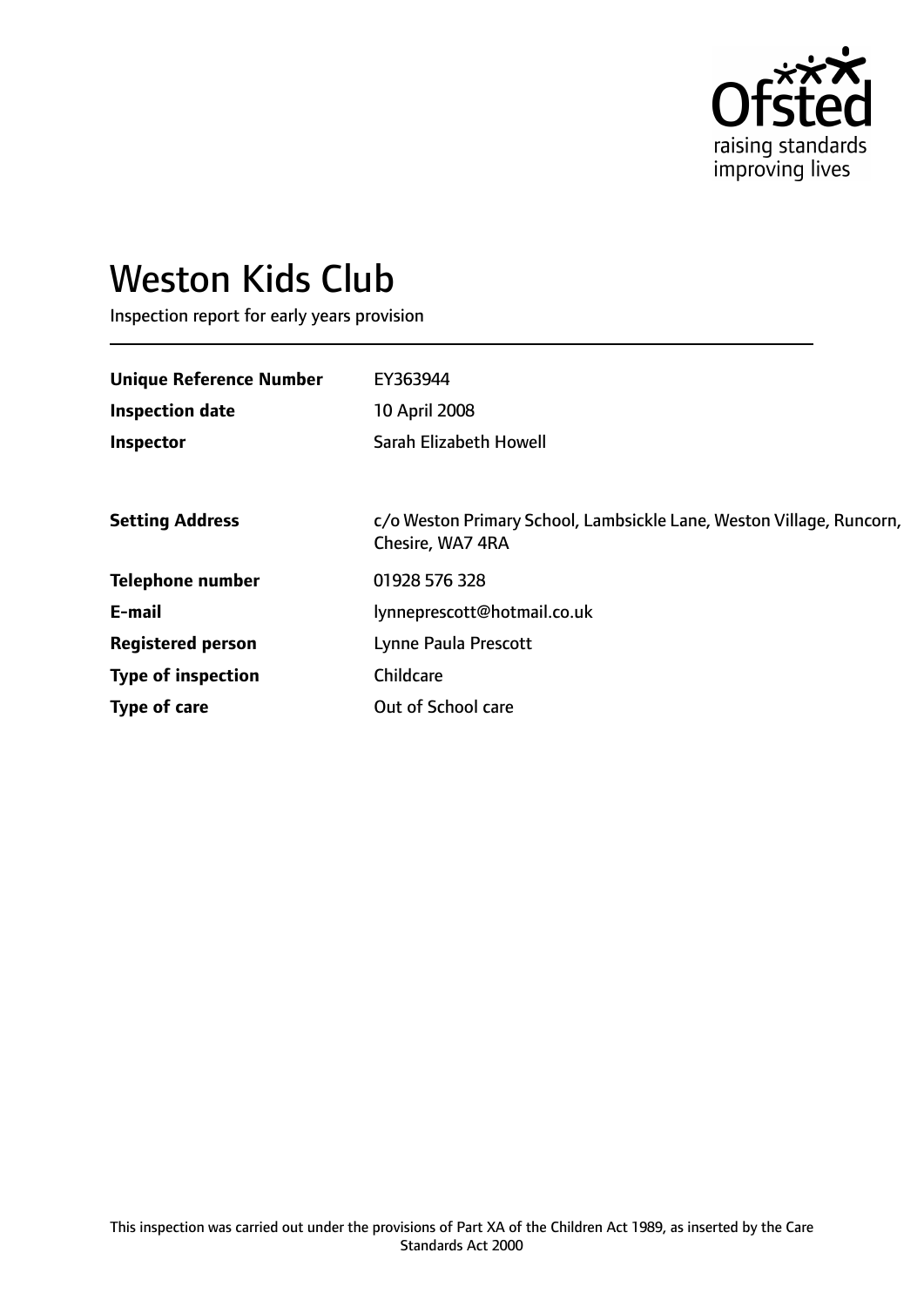#### **ABOUT THIS INSPECTION**

The purpose of this inspection is to assure government, parents and the public of the quality of childcare and, if applicable, of nursery education. The inspection was carried out under Part XA Children Act 1989 as introduced by the Care Standards Act 2000 and, where nursery education is provided, under Schedule 26 of the School Standards and Framework Act 1998.

This report details the main strengths and any areas for improvement identified during the inspection. The judgements included in the report are made in relation to the outcomes for children set out in the Children Act 2004; the National Standards for under 8s day care and childminding; and, where nursery education is provided, the *Curriculum guidance for the foundation stage.*

The report includes information on any complaints about the childcare provision which Ofsted has received since the last inspection or registration or 1 April 2004 whichever is the later.

#### **The key inspection judgements and what they mean**

*Outstanding: this aspect of the provision is of exceptionally high quality Good: this aspect of the provision is strong Satisfactory: this aspect of the provision is sound Inadequate: this aspect of the provision is not good enough*

For more information about early years inspections, please see the booklet *Are you ready for your inspection?* which is available from Ofsted's website: *www.ofsted.gov.uk.*

#### **THE QUALITY AND STANDARDS OF THE CARE**

On the basis of the evidence collected on this inspection:

The quality and standards of the care are satisfactory. The registered person meets the National Standards for under 8s day care and childminding.

#### **WHAT SORT OF SETTING IS IT?**

Weston Kids Club is a privately owned and managed out of school provision. It was registered under the current management arrangements in 2007 and operates from Weston Primary School, Runcorn, Cheshire. Club children have access to the pre-school room, out of school club room, bay area and school hall for indoor activities, and there is access to outdoor play areas. A maximum of 54 children may attend the club at any one time. The setting is open each weekday from 07.45 to 09.00, 15.00 to 18.00 during term time and 07.45 to 18.00 during school holidays. Children who attend are from Weston Primary School, along with children from other schools, including Our Lady's, St. Mary's, St Clements, St Edwards, Victoria Road, Weston Point, Westfields, Peewit Hall, All Saints and Halton Lodge. The club employs 7 members of staff. Of these, 5, including the manager hold appropriate early years qualifications, and a further 1 member of staff is working towards a qualification. The out of school club is a member of 4Children and is currently undertaking Aiming High quality assurance accreditation.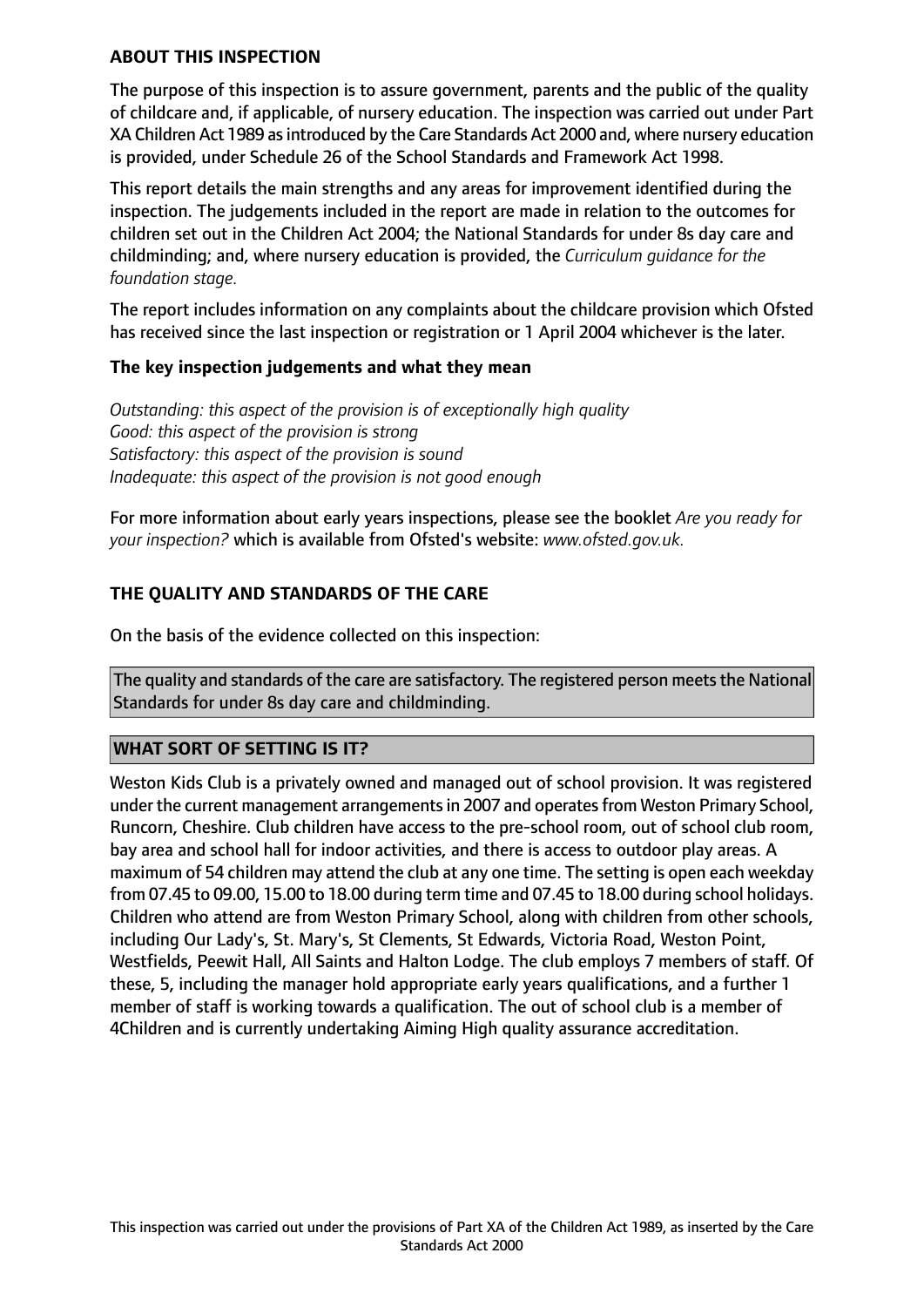#### **Helping children to be healthy**

The provision is satisfactory.

Children's health is appropriately promoted within the setting. Staff employ a range of good hygiene procedures which minimise the risk of crossinfection. For example, a significant number ofstaff have completed food hygiene training and have a good understanding of how to manage this activity safely to promote children's health. Children know to wash their hands before they have snack as this helps them to keep well and stops germs from spreading. Staff are well informed about children's individual dietary and medical needs and use this information to help keep children safe and well.

The provision for food and drink is satisfactory. Children have easy access to fresh drinking water as and when they want it, and snacks are varied and promote children's healthy development. Children enjoy what is available and the variety of choice ensures that there is something to suit most children's preferences. The setting operates a canteen style approach which encourages children to help themselves when they are hungry and this works well.

Children enjoy daily opportunities to be active and enjoy large scale physical play activities either outside in the playground or in the school hall when weather is inclement. Toys and equipment to promote children's enjoyment of outdoor play are varied and provide age appropriate challenges for the children who attend. Children also enjoy bringing their own outside play resources in the school holidays which provides them with further age appropriate challenges for their physical development.

Although children have access to healthy snacks and are encouraged to participate in active physical play, their learning about healthy eating and healthy lifestyles is currently limited as they do not actively explore these issues through discussion or planned activities during club sessions.

## **Protecting children from harm or neglect and helping them stay safe**

The provision is satisfactory.

Children's safety and well-being are promoted within the setting. Managers and staff provide a warm and welcoming environment for both parents and children, for example, activities are set out on tables for children to choose from as they arrive from school. In addition lots of verbal and written information is available to parents about what their children do during sessions and how the club is organised and managed. The environment is well set out and spacious and toys and activities are easily accessible to children who make their own choices throughout each session. Art and craft resources are particularly wide ranging and these are popular with lots of children.

Although arrangements to monitor children's safety are generally satisfactory, for example, staff provide good supervision and visual checks of the premises are done daily to ensure that the environment is safe for children to use, some items require further attention. At present there are no risk assessments in place to indicate how staff identify and plan to reduce any potential risks for themselves, children and parents using the club. In addition access to information about the safety of gas and electrical installations is not available in the club. Children are beginning to develop their understanding of what staying safe means to them through discussion, for example, about how the club rules keep them safe.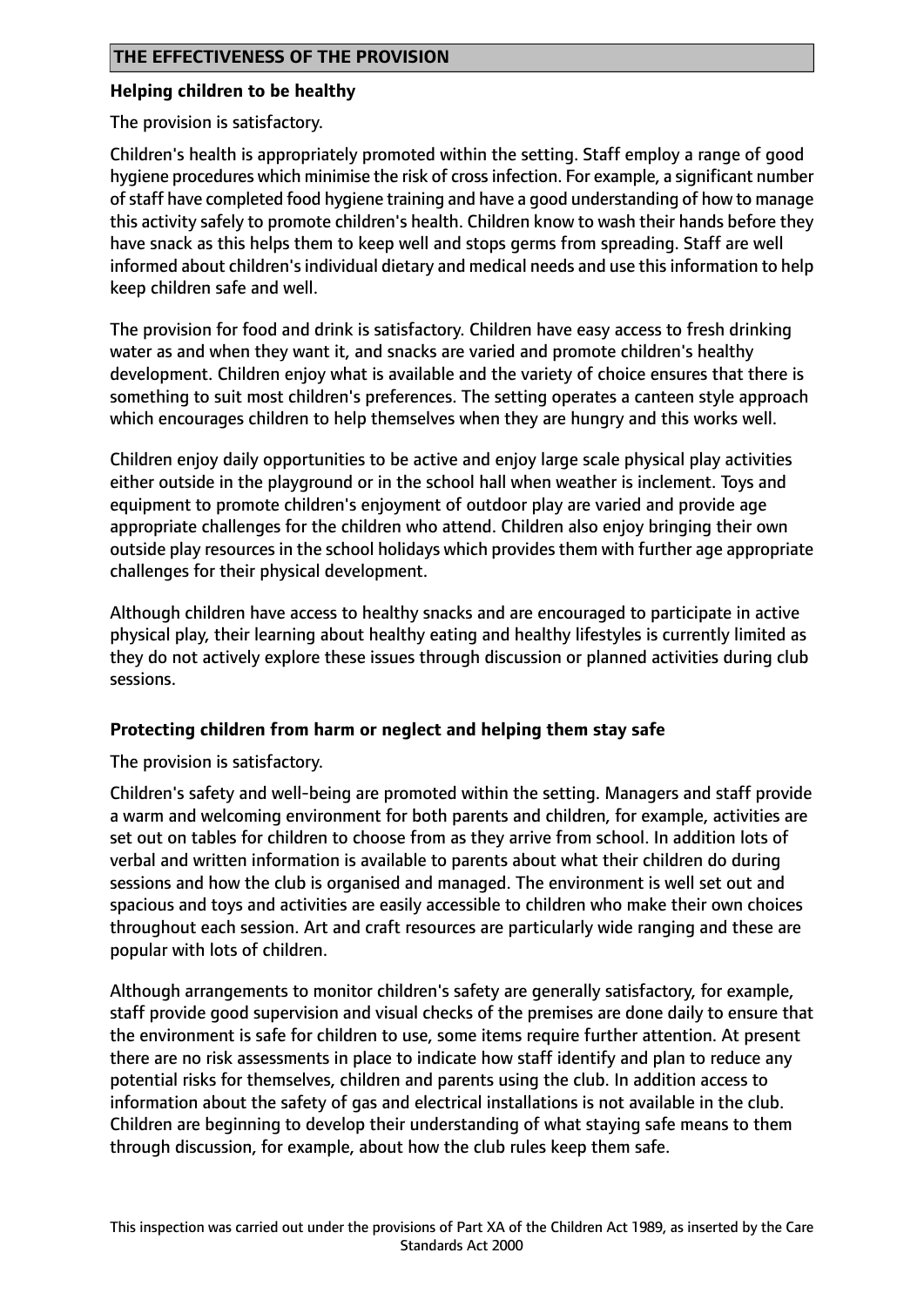Children's safety and well-being are promoted through staff's clear understanding of their roles and responsibilities in relation to safeguarding. The club has a well written Child Protection statement which is shared with parents when children enrol, and which makes clear staff's commitment to working closely with parents to keep children safe. The manager and deputy take lead roles in relation to child protection and both are well informed about appropriate procedures for keeping children safe and informing relevant agencies.

## **Helping children achieve well and enjoy what they do**

The provision is good.

Children enjoy being able to choose from a wide range of well planned and resourced activities and experiences at the club. For example, a particular favourite is the range of art and craft activities which children can choose to do. Children explain that what makes these activities more fun and enjoyable is the wealth of varied art and craft materials they can choose from. Similarly children love to be active and engage in large scale physical play. They explain that they prefer being able to play outside, which is generally available at each session, but also like being able to play in the hall when the weather means they cannot play outside. The range of toys and equipment to promote children's enjoyment of outside play is good.

Staff actively involve children in discussing and planning both the provision of activities and the range of outings available in the holiday clubs. As a result activities effectively reflect the range of children's interests and preferences, and children are generally very contentedly engaged in their play and really enjoy the time they spend at the club. Parents comment that their children love coming to the club and would often prefer to stay and play when it is time for them to go home. Staff use questionnaires and a suggestions box to ensure that children have as much opportunity as possible to contribute their thoughts and ideas to the way in which the club operates.

Staff have high expectations of how children behave in the club. They actively promote good manners and encourage children to treat each other with respect and kindness. They support children in learning about right and wrong through gentle, repeated explanation and through clearly defined boundaries which children respect because they have been involved in agreeing them. This promotes a calm and productive atmosphere in the club.

Staff have a good understanding of child development and behaviour and they make good use of this in their day to day work with children. For example, staff recognised that when children had access to certain activities in the morning, such as competitive computer games, they were much more likely to get over excited and behave inappropriately at the beginning of their school day. These activities are now reserved for after school and as a result children are starting school in a calmer frame of mind, better prepared to listen and focus at the beginning of their school day.

## **Helping children make a positive contribution**

The provision is good.

Staff are well informed about children's individual needs, personalities and home circumstances. They use this information to help children settle into the club and to provide care which reflects their individual needs and abilities. Children learn about fairness and equality of opportunity through discussion and day to day routines. For example, children have been involved in agreeing the club rules and they recognise that systems to promote turn taking, for example, with the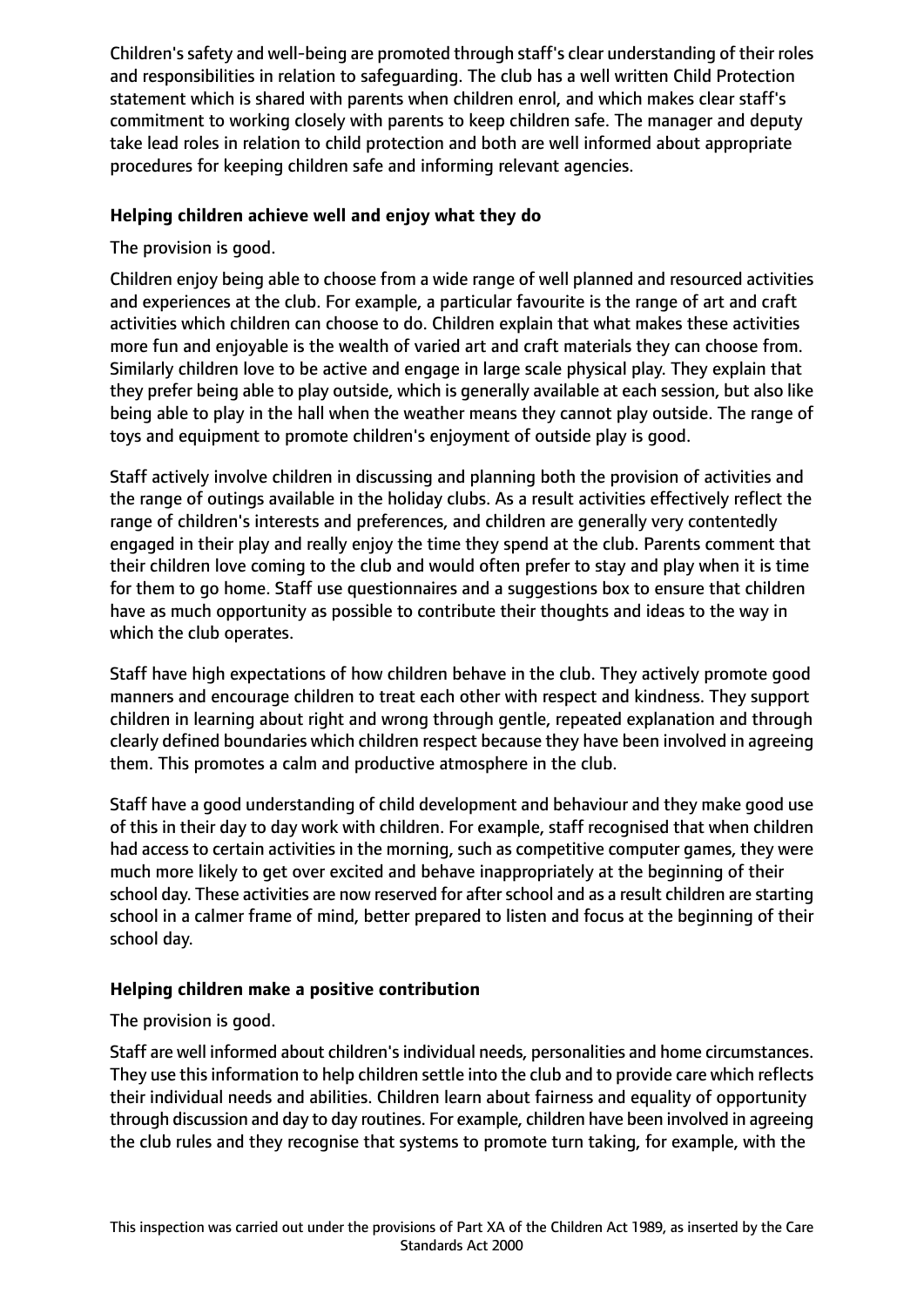computer, make sure everyone gets to enjoy the range of activities the club provides. Activities and resources which promote children's learning about the world around them and issues such as diversity and disability, are currently limited.

Staff work closely with parents to be well informed about children's particular needs and are pro-active in their approach to ensuring that all children have equal access to participate in the activities provided. For example, staff:child ratios are adapted to provide more support for those children who need this in order for them to get the best out of their time in the setting. Manager's have a clear understanding of how to seek help in relation to working with children with particular needs and those with English as an additional language to develop the services they provide to meet individual needs and circumstances.

Children behave well at the club and are generally very engaged with the variety of activities that are provided for them. They have positive relationships with staff and are developing good self confidence and self esteem through the encouragement and positive affirmation they get from staff. Children are involved in putting together the club rules and this clearly helps them to understand the role these play in keeping then safe and happy, and making sure everyone is treated fairly. A written policy provides clear information for parents and staff about the approach to promoting and managing behaviour in the setting.

Partnership with parents is effective. Staff encourage parents to feel welcome in the setting and make time to chat with them about their children when they arrive to pick them up. A wide variety of written information is provided to keep parents well informed about what children do at the club and how it is managed. Parents are given information about the setting's complaints procedures and a complaints record is available to them in the setting. Feedback from parents indicates that they are very satisfied with the services being provided and find managers and staff friendly and approachable.

## **Organisation**

The organisation is satisfactory.

Procedures for ensuring the suitability of staff are thorough. Recruitment, vetting and monitoring procedures are all well documented, and staff who have not completed appropriate clearances do not work independently with children but shadow staff who are already cleared. Over half the staff compliment have appropriate early years qualifications and staff's access to ongoing training is good. For example, a high proportion of the staff group have current first aid qualifications and staff make good use of courses they attend to develop the range of activities they provide for children. The ongoing suitability of staff is appropriately monitored through the use of annual appraisal's and regular staff meetings to identify training and development needs.

The manager maintains links with the Local Authority and is actively involved in the support organisation for out of school clubs in the area. As a result the setting keeps up to date with the changes and requirements of early years legislation. For example, by preparing for the implementation of the Early Years Framework in September 2008. Managers and staff are working together to evaluate and improve the standards of provision within the setting through completing quality assurance accreditation.

Records, policies and procedures which are required for the efficient and safe management of the provision, and to promote the welfare, care and learning of children are generally appropriately maintained. However, the club's attendance register is not consistent with the